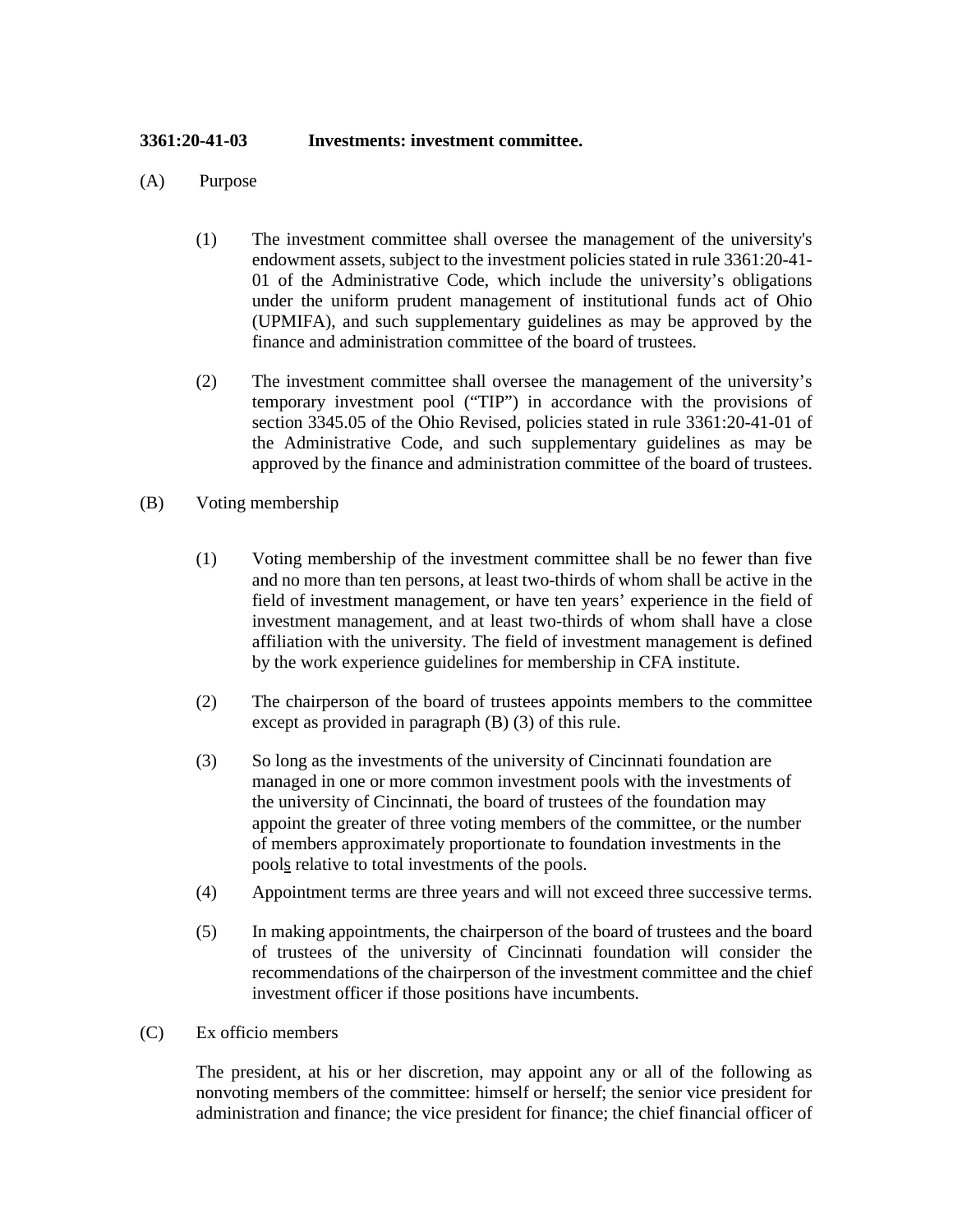the university of Cincinnati foundation; the controller of the university of Cincinnati foundation; and any three other employees of the university or the university of Cincinnati foundation.

- (D) Chairperson
	- (1) The chairperson of the committee will be appointed from among the voting members by either the chairperson of the board of trustees or the board of trustees of the university of Cincinnati foundation, according to whether the university or the foundation has the greatest portion of investments in the common investment pool.
	- (2) In the event of a tie vote on an issue before the investment committee, the chairperson will cast the deciding vote.
- (E) Chief investment officer
	- (1) The chief investment officer shall manage the university's endowment assets and that portion of the university's TIP not managed by the treasurer with the guidance, advice and oversight of the investment committee regarding policy and strategic direction.
	- (2) In appointing the chief investment officer, the president will consider the recommendations of the investment committee, and the investment committee will provide assessment of the performance of the chief investment officer to the senior vice president for administration and finance.
- (F) Treasurer
	- (1) The treasurer shall manage that portion of the university's TIP needed to satisfy the day-to-day financial obligations of the university in amounts determined by the treasurer with the guidance, advice and oversight of the investment committee regarding policy and strategic direction.
	- (2) The treasurer shall be authorized to select, buy, and sell money market securities needed to invest that portion of the university's TIP needed to satisfy the day-to-day financial obligations of the university.
- (G) Authorities
	- (1) Within the authority granted to the investment committee and such supplementary guidelines as may be approved by the investment committee, the chief investment officer, or his or her duly appointed designee subject to the terms and conditions of any delegation of authority, is authorized, without prior approval of the board of trustees or the investment committee, to approve, execute or otherwise enter into contracts or agreements, and modifications thereof and amendments thereto, and to take other actions to: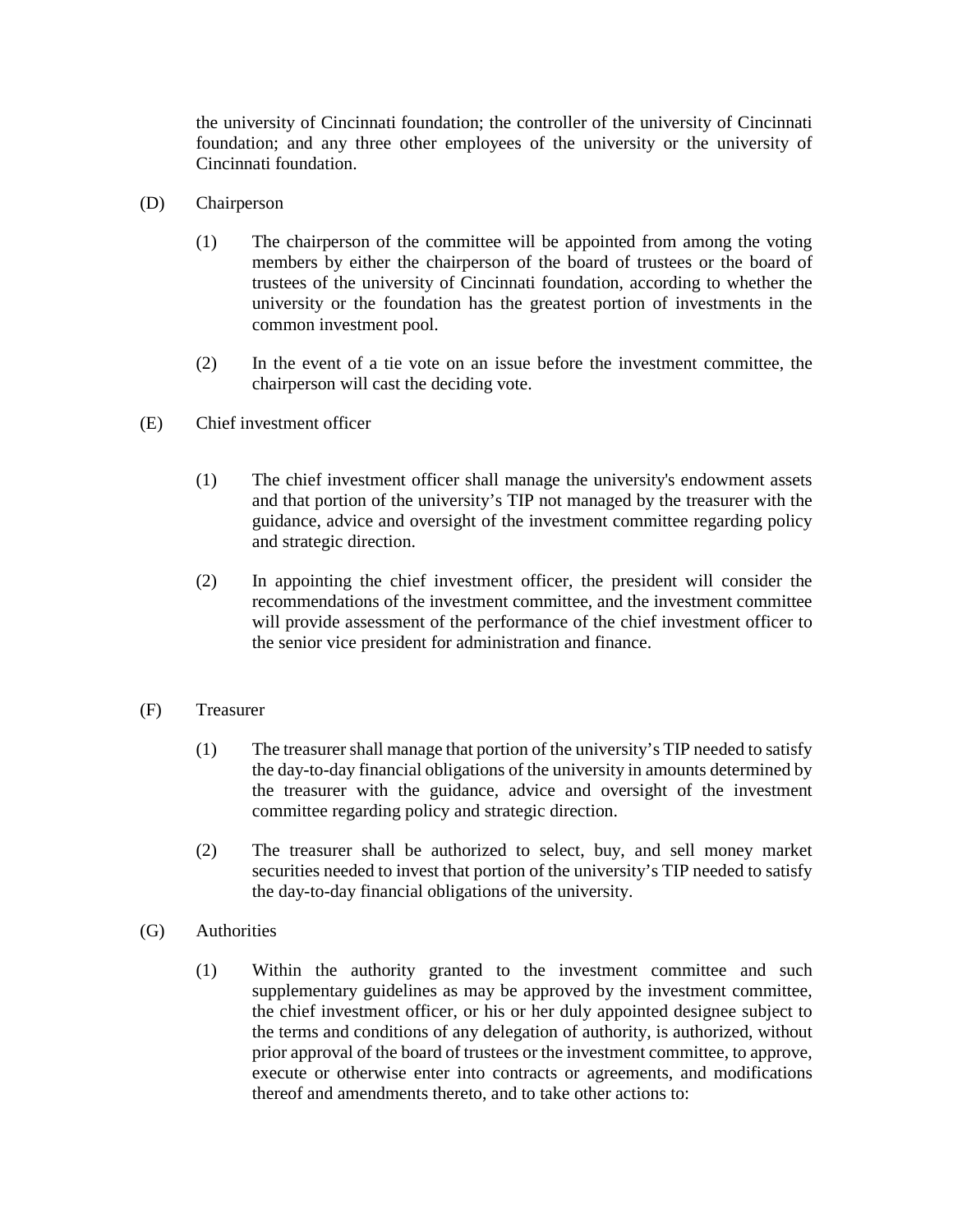- (a) Retain the services of specialized investment consultants for advice in asset allocation, performance measurement and other services which may be of value in the management of the university's endowment assets;
- (b) Retain investment managers;
- (c) Retain appraisers, brokers, consultants and such other financial advisers as may be necessary or advisable in the performance of his or her duties;
- (d) Enter into custodial arrangements for the safekeeping of endowment securities or other assets;(e) Buy or otherwise acquire, hold and sell or otherwise dispose of investments, including investment real estate, directly or through instructions to investment managers; and
- (f) Request distributions from banks or other persons who act as thirdparty trustees for funds of which the university is a beneficiary to the full extent provided by law; and to correspond, communicate and, where applicable, give direction to such trustees on investment policies, asset allocation, and all other matters.
- (2) The signature of the chief investment officer will be conclusive evidence of his or her authority to approve and execute any and all contracts, leases, deeds, certificates, instruments, delegations, and other documents as may be necessary or advisable to consummate transactions described in paragraph (F)(1) of this rule, and other transactions approved by the investment committee.
- (3) The signature of the designee of the chief investment officer when accompanied by a written delegation of authority executed by the chief investment officer, will be conclusive evidence of such designee's authority to approve and execute such contracts, leases, deeds, certificates, instruments and other documents described in such delegation, during the absence, unavailability, or incapacity of the chief investment officer.
- (4) All delegations of contracting authority by the chief investment officer pursuant to paragraph (F) (1) of this rule shall be in writing, shall identify the delegate by name, title and/or position of employment, shall describe the scope of the authority provided by the delegation, shall bear the signature of the chief investment officer, and shall expire on the earlier of: (a) the date of expiration contained in the written delegation, (b) the date of death or separation from employment with the university of the chief investment officer making the delegation, (c) the date of death or separation from employment with the university of the delegate, (d) the date written notice of revocation of the delegation signed by the chief investment officer is delivered to the delegate, or (e) the date that is three years from the date of the delegation. The chief investment officer shall provide copies of all such delegations to the board of trustees at the next regular meeting of the board following any such the delegation. No person receiving a delegation of authority from the chief investment officer may further assign or delegate to any other person all or any